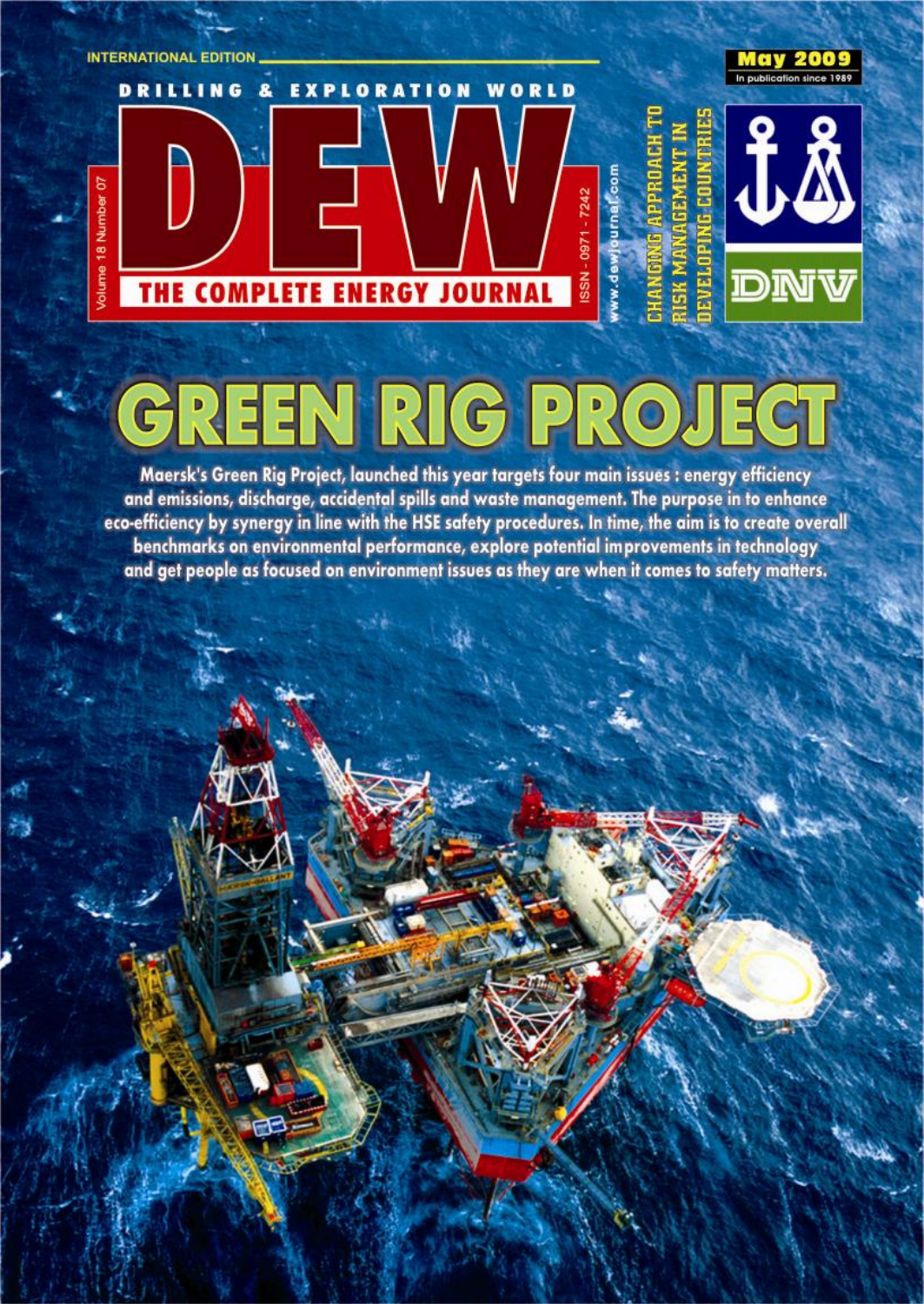

## Gas drying in Romania New pumping solutions applied by E.M.S. on Euro 24m project for Romgaz

A technology update by Wanner International Limited, Hampshire, UK

**The basic drying technique employed at final dehydration stage in these installations is well established and widely used. It is a continuous process, operating 24/7 throughout the Romanian winter. Water vapour in the rising gas stream is absorbed by dissolving it in an opposing downward stream of tri-ethylene glycol. Water-rich glycol leaving the bottom of the vertical absorber vessel is then regenerated by 'boiling out' absorbed water, recovered and re-used.**

When state-owned Romgaz,<br>er of natural gas, contract-<br>ed German engineering company Romania's leading suppli er of natural gas, contracted German engineering company E.M.S. to build twelve new gas drying plants it was buying into thirty years of specialised experience.

Cloppenburg-based BIS E.M.S., part of the Bilfinger Industrial Services (BIS) group, has a long and successful track record in gas engineering – not least in gas drying, which accounts for some 60% of its work – but it faced new challenges on this Euro24 million project.

It was the company's first-ever turnkey operation. As main contractor it took full responsibility for engineering, procurement, production and assembly, project management and site management. And operational requirements were particularly demanding, prompting E.M.S. to find new technical solutions, notably in the pumping technology adopted.

The basic drying technique employed at final dehydration stage in these installations is well established and widely used. It is a continuous process, operating 24/7 throughout the Romanian winter. Water vapour in the rising gas stream is absorbed by dissolving it in an opposing downward stream of tri-ethylene glycol (TEG). Water-rich glycol leaving the bottom of the vertical absorber vessel is then regenerated by 'boiling out' absorbed water, recovered and re-used.

The pumping system delivering TEG to the top of the absorber vessel has a key role and is one of the most critical dynamic elements at

this final stage of the process, in which wet gas, from underground storage or directly extracted from wells, finally reaches a dew point of -15ºC at 40 bar. Dehydration will not reach that level of efficiency unless the glycol stream is delivered accurately and reliably. Each drying installation therefore includes a second TEG pump on standby, with provision for automatic switchover.

The flow of recovered glycol with a purity of  $\geq$  99% must be calculated in accordance with the rate of gas flow, which varies across the 12 plant locations from 200 l/hour to 4000 l/ hour. Gas pressures also vary between 10 barg and 30 barg. Four of the plants directly service gas extraction lines from underground deposits while the other eight serve three different storage facilities.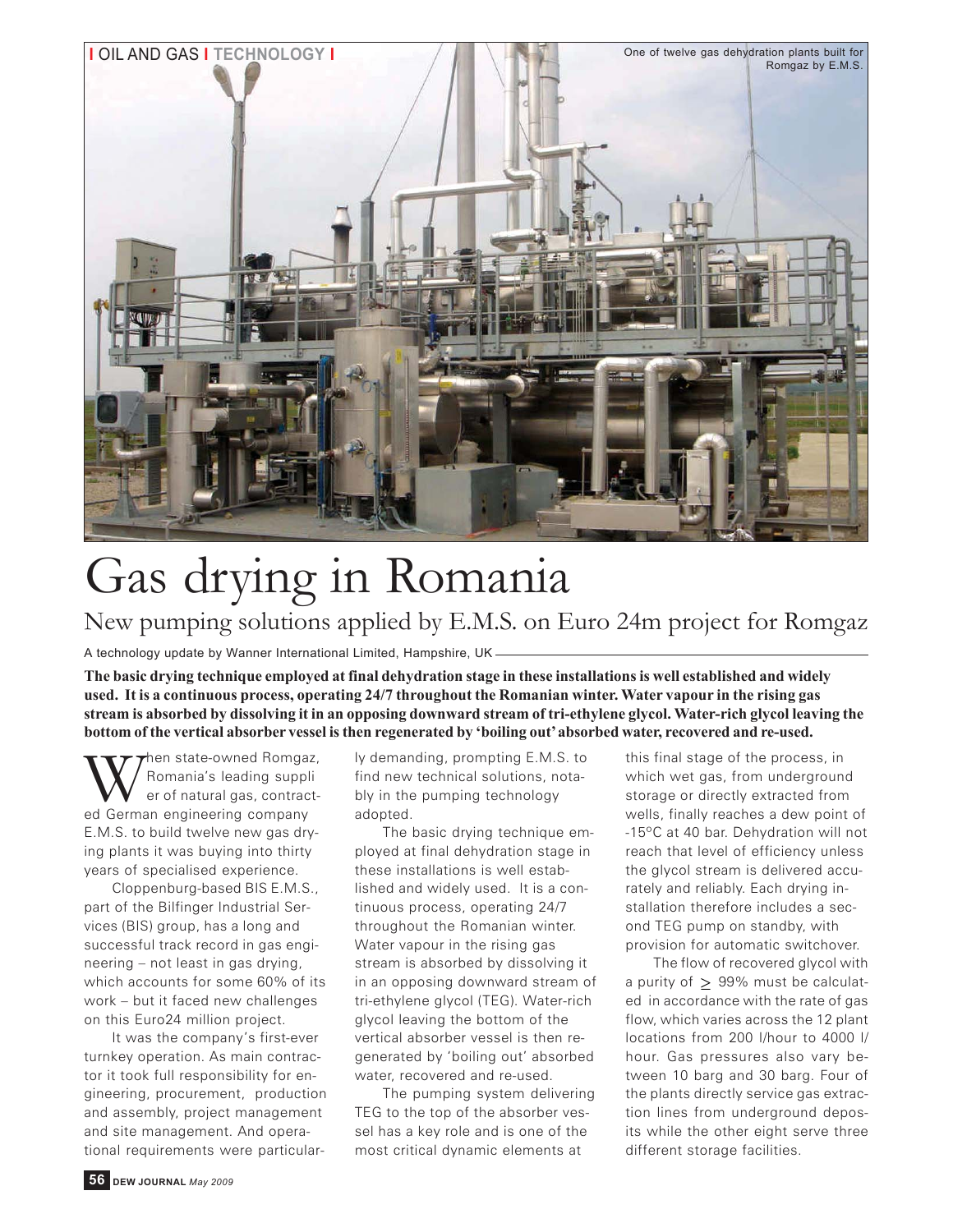In this respect conditions are less complex in locations such as Germany, where gas dehydration plants connected to the west European distribution network can be designed for a single operating point, with gas flow, gas temperature and gas pressure (at 70 barg) constant. In specifying for these conditions, E.M.S. had normally relied on pumps of the piston plunger type, purchased from various well established manufacturers – but all essentially similar in design and construction. They are generally heavily engineered, and incorporate features such as mechanical stroke adjustment.

One limitation of this design is that flow capacity options are offered by changing the internals of a basic pump of fixed size, while (for practical reasons of manufacture) the choice of pump sizes is fairly restricted. On this project it would have meant that some pumps at least would be overrated for the flow and pressure they had to deliver. The customer would be paying for a significant amount of extra metal – adding not only to initial purchase cost but also to spares and other costs.

Another issue of concern to E.M.S. was the perceived noise level and vibration associated with conventional piston plunger pumps. On this contract and most other new projects. E.M.S. were looking to reduce measured decibel ratings from 85 decibels to 65. Staying with conventional pumps the only way improvements could be made was by means of shrouds and sound deadening materials, adding cost and bulk to already massive units.

It happened that about the time when plans for the Romgaz project were at pre-contract stage, an interesting alternative type of pump had been brought to the attention of E.M.S. by specialist supplier Verder Deutschland. This was the Hydra-Cell, a hydraulically balanced multi-



Accurate and reliable delivery of recovered glycol (TEG) to the top of the absorber vessel is critical at this final stage of gas drying.



Compact pump design is a bonus where space is tight. Foil wrap holds in place trace heating cable on a Hydra-Cell G10 TEG pump – a reminder that Romanian winter temperatures fall as low as minus 30ºC.



Simple build, low maintenance. This Hydra-Cell pump manifold inspected by Romgaz engineers after 1800 hours continuous operation showed no signs of wear.